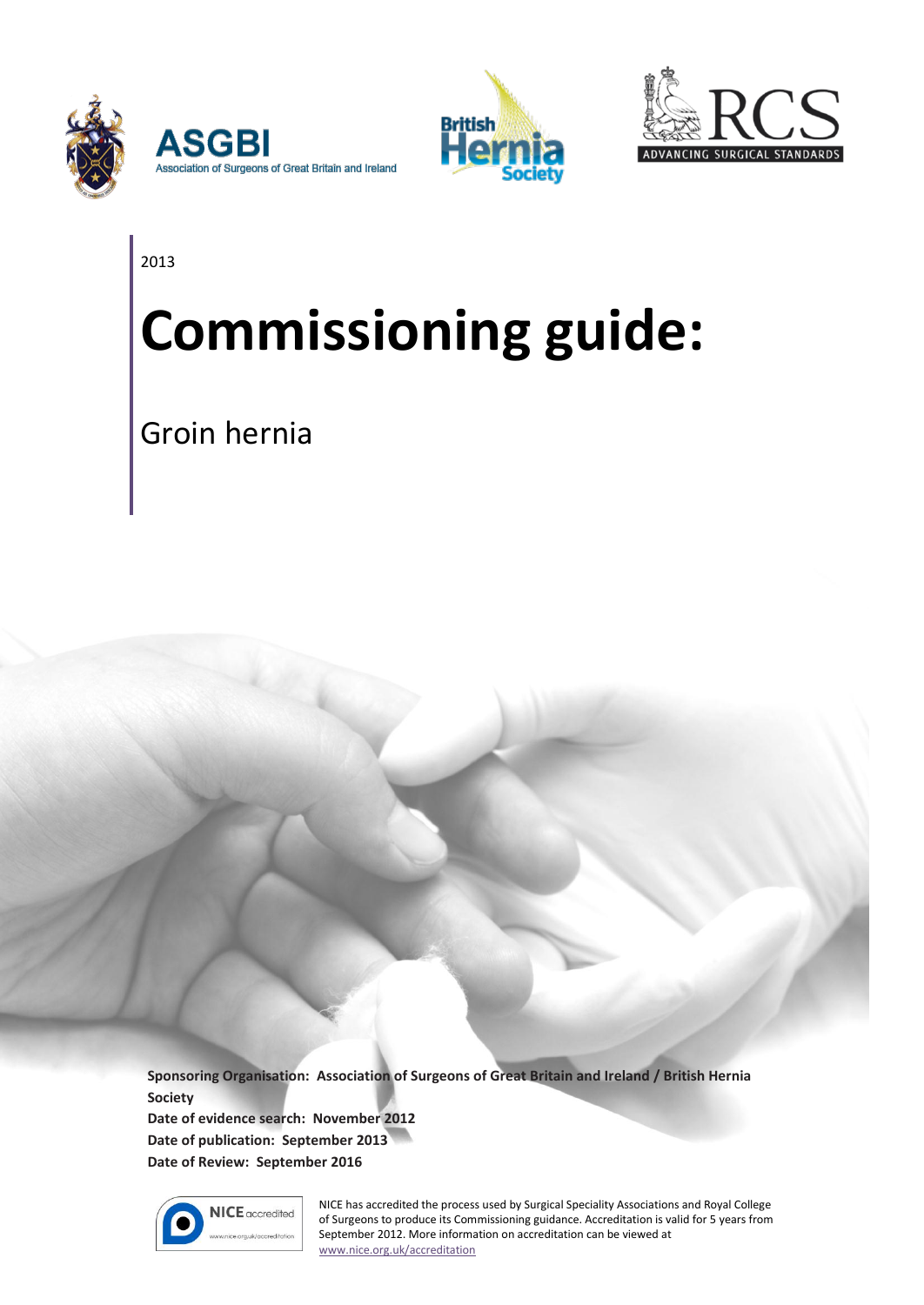





Groin hernia

# **CONTENTS**

| 1              |  |
|----------------|--|
|                |  |
|                |  |
|                |  |
|                |  |
|                |  |
|                |  |
|                |  |
|                |  |
|                |  |
|                |  |
|                |  |
|                |  |
| $\overline{2}$ |  |
| 3              |  |
| 4              |  |
|                |  |
|                |  |
| 5              |  |
|                |  |
|                |  |
|                |  |
| 6              |  |
| $\overline{ }$ |  |
|                |  |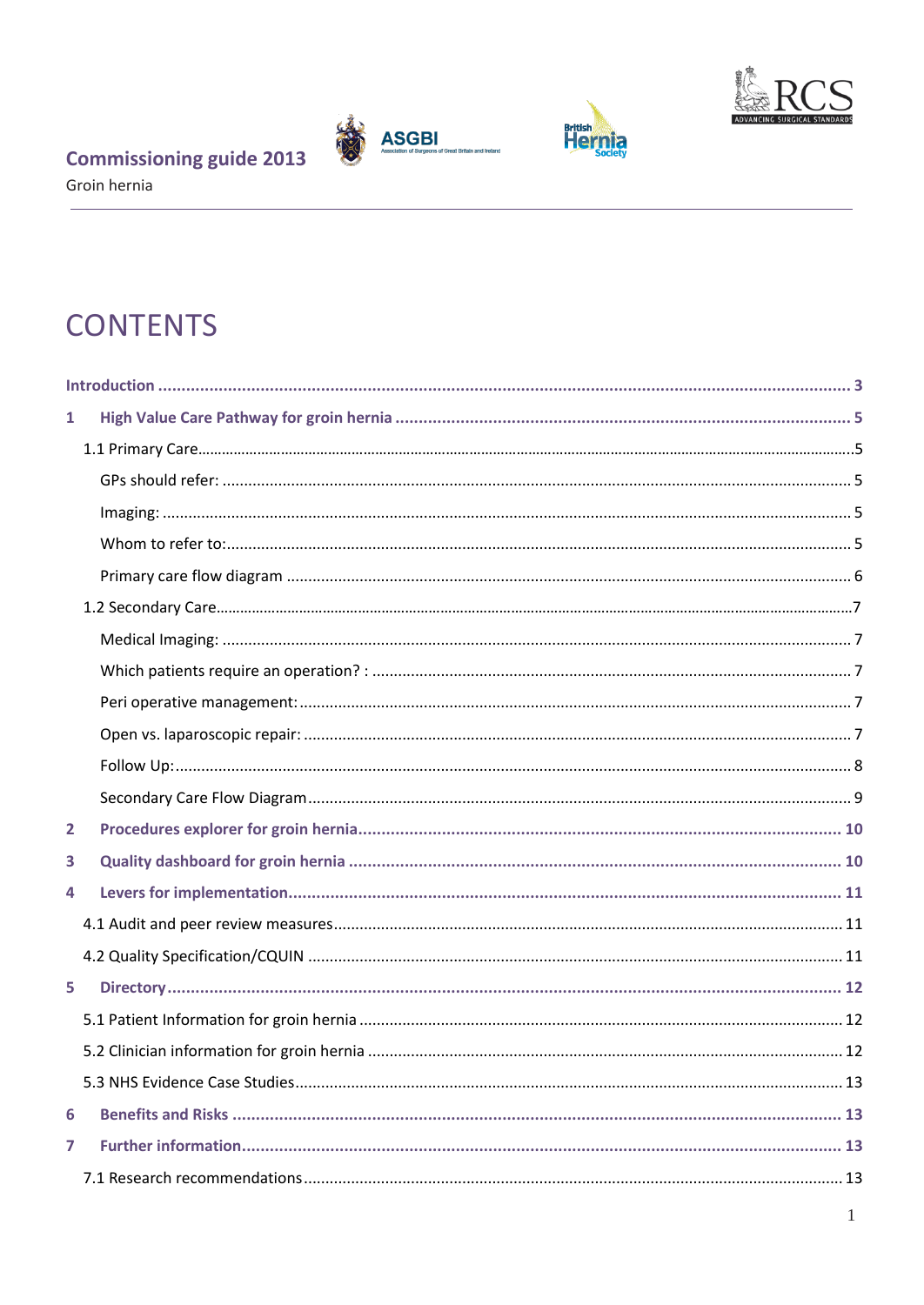





Groin hernia

**The Royal College of Surgeons of England, 35-43 Lincoln's Inn Fields, London WC2A 3PE**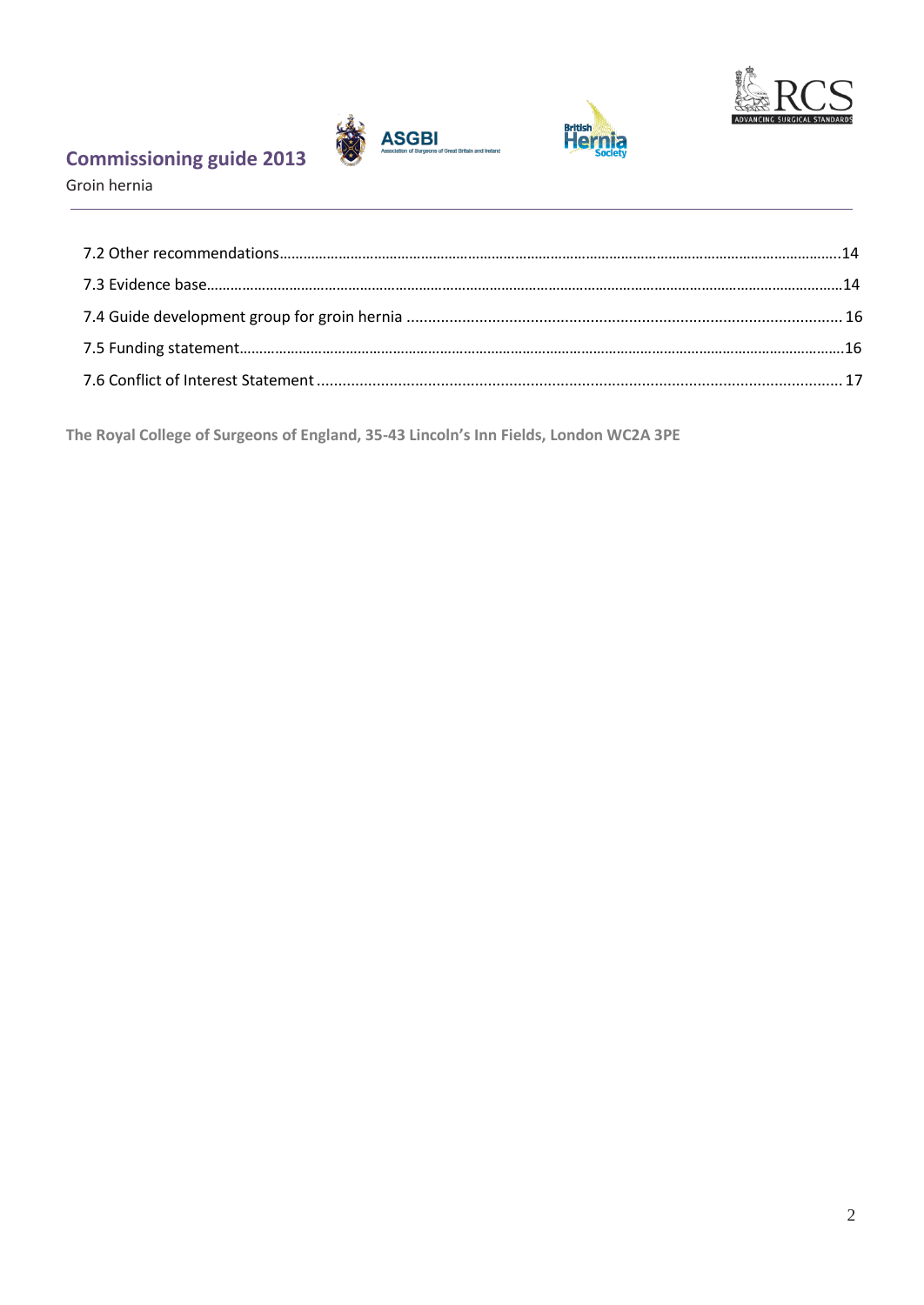





#### Groin hernia

# <span id="page-3-0"></span>**Introduction**

Inguinal hernia repairs are amongst the most commonly performed general surgical operations with over 60,000 inguinal hernias repairs carried out in England in 2011/12. $^1$ 

There is more than a 2-fold variation in the rate of inguinal hernia repair across the NHS. Patients and surgeons have the choice between various techniques and materials.

There is no national system of audit or follow-up, and the overall low reported recurrence rate following inguinal hernia repair makes it difficult to determine which procedure is best. However outcomes should not be judged in only terms of hernia recurrence, but also wound complications, length of hospital stay, chronic pain, patient experience, quality of life and cost.<sup>2</sup>

The British Association of Day Surgery has suggested that 80% of inguinal hernia repairs should be carried out as day case procedures. In 2011/12 67.2% of inguinal hernia repairs were carried out as a day case, and rates varied from 32% to 100% across providers.

This document has been written to present currently available best evidence in the management of groin hernia (inguinal, femoral, primary and recurrent) in order provides a resource to assist commissioners, clinicians and managers in delivering a high quality, cost-effective, evidence-based service across England and Wales, that meets the needs of the local population and takes into account patient experience.

[www.asgbi.org.uk](http://www.asgbi.org.uk/) [admin@asgbi.org.uk](mailto:admin@asgbi.org.uk) [www.britishherniasociety.org](http://www.britishherniasociety.org/) [info@britishherniasociety.org](mailto:info@britishherniasociety.org)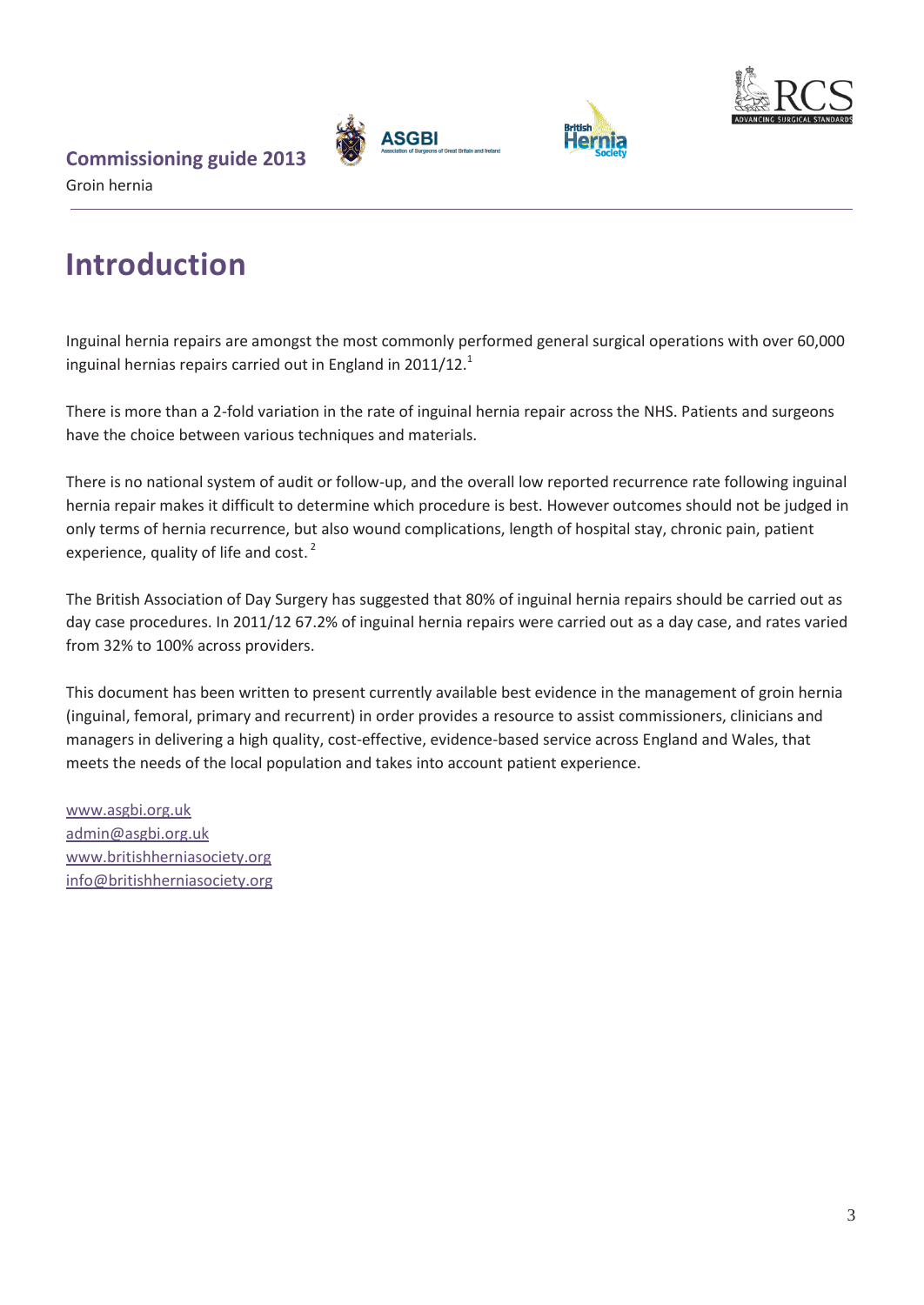

**British**<br>Hern

#### **Commissioning guide 2013**

Groin hernia



**ASGBI** 

National Variation Plot by CCG for inguinal hernia repair 2012

#### **Figure: CCG Level Variation: Inguinal Hernia Repair, (2012 financial years)**

This graph shows the number of inguinal hernia repair procedures per 100,000 population per CCG across England. Each bubble represents a CCG, with the size of the bubble representing the number of procedures undertaken.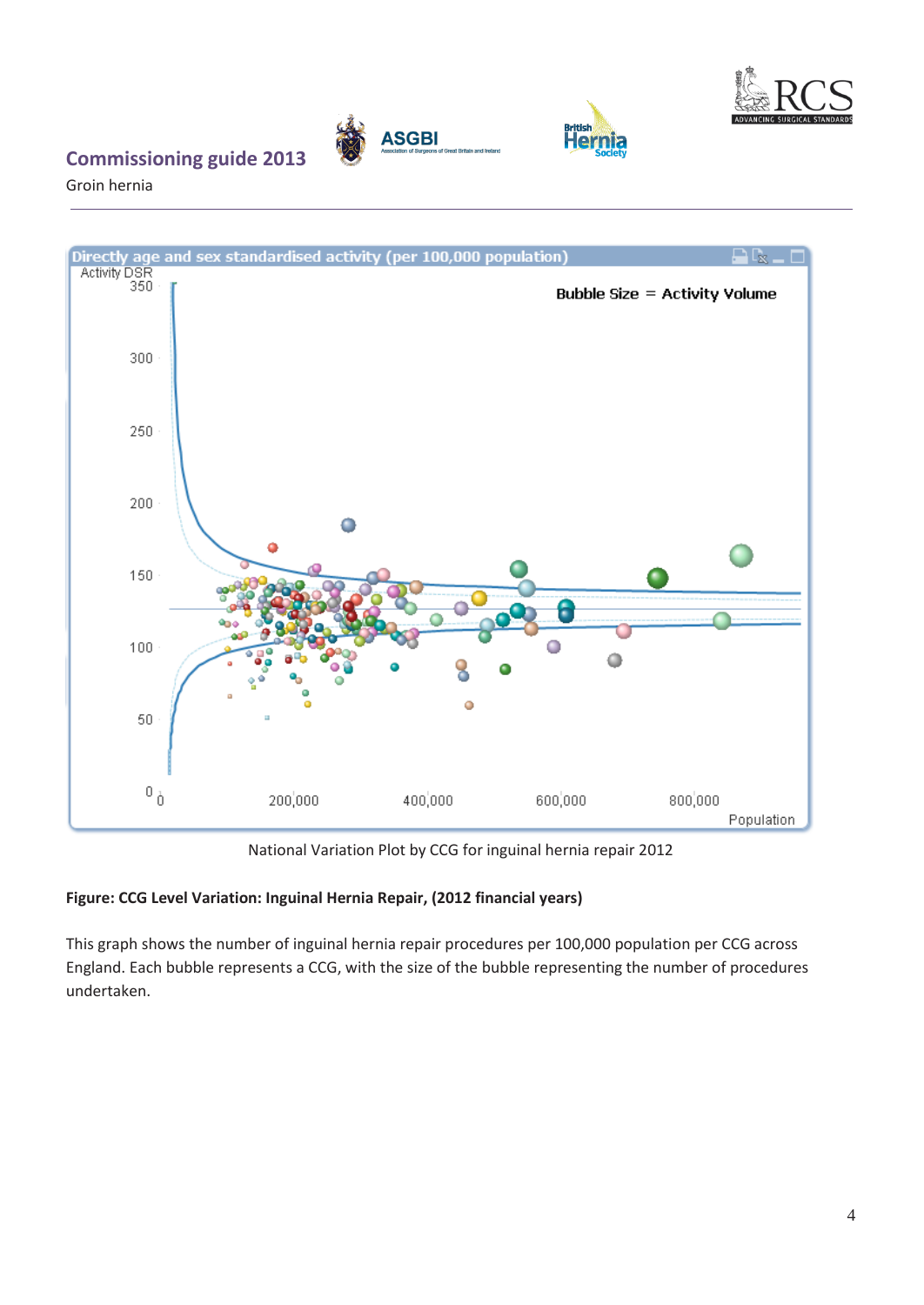



Groin hernia

# <span id="page-5-0"></span>**1 High Value Care Pathway for groin hernia**

#### <span id="page-5-1"></span>**1.1 Primary Care**

<span id="page-5-2"></span>GPs should refer:

- **a** all patients with an overt or suspected inguinal hernia to a surgical provider except for patients with minimally symptomatic inguinal hernias who have significant comorbidity (ASA grade 3 or 4) **AND** do not want to have surgical repair (after appropriate information provided) $3,4$
- irreducible and partially reducible inguinal hernias, and all hernias in women as '**urgent referrals'**5,6
- patients with suspected strangulated or obstructed inguinal hernia as '**emergency referrals'**5,6
- all children <18 years with inguinal hernia to a paediatric surgical provider

#### <span id="page-5-3"></span>Imaging:

Diagnostic imaging should not be arranged at primary care level

#### <span id="page-5-4"></span>Whom to refer to:

- Patients with primary inguinal hernias meeting referral criteria can be referred **generically** to an appropriate secondary care provider
- Patients with bilateral inguinal hernias should be referred to a surgeon who performs **both** open and laparoscopic repair
- Patients with recurrent inguinal hernias meeting referral criteria should be referred to a surgeon who performs **both** open and laparoscopic repair and where possible to the **named surgeon** who performed the first repair (providing the patient does not request otherwise)
- Patients with multiply recurrent (more than one recurrence) inguinal hernias should be referred to a **named surgeon** who has **subspecialty interest** in hernia repair **and** performs **both** open and laparoscopic repair

Patients should be directed to appropriate supporting patient information e.g. as available on the British Hernia Society website.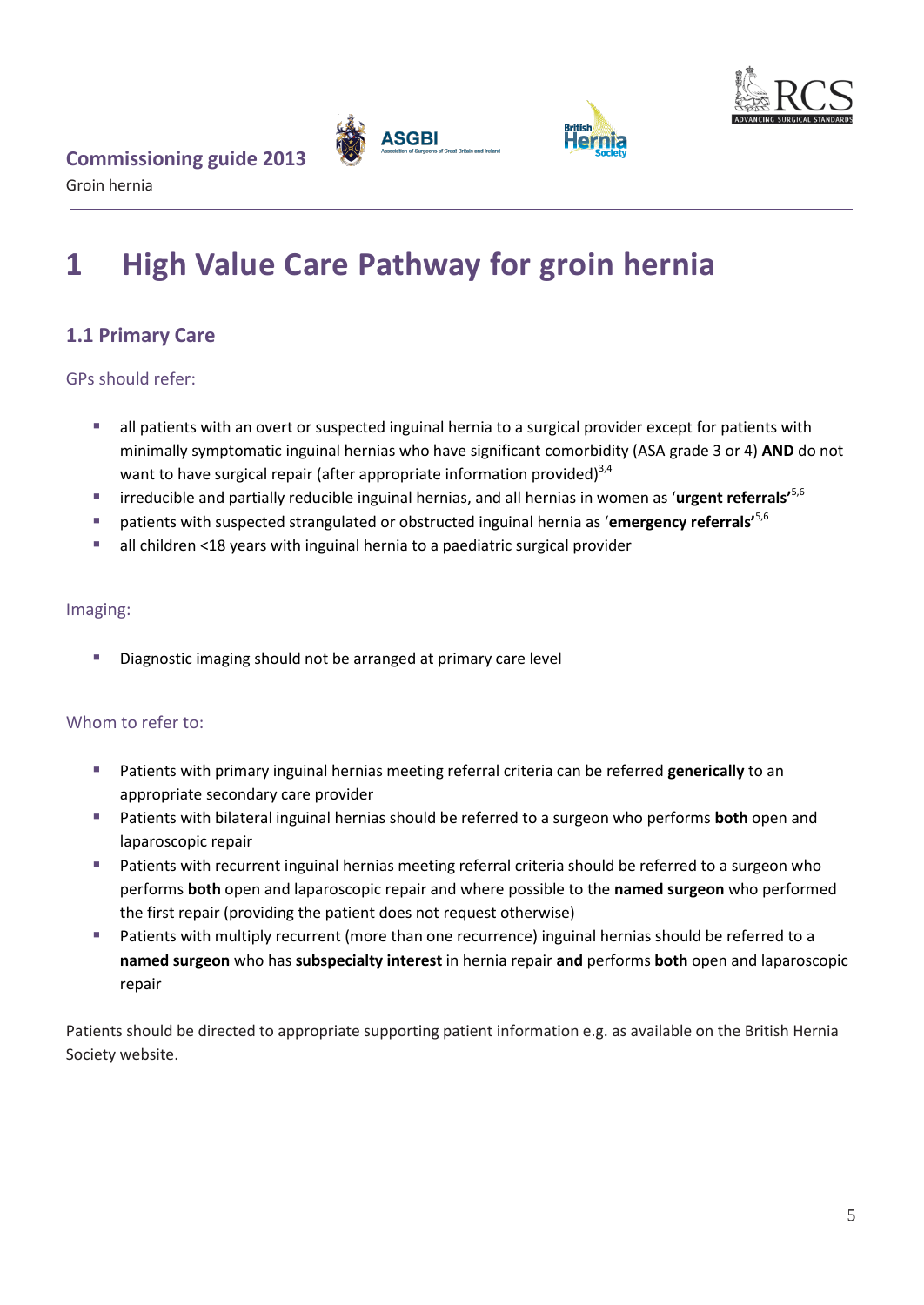

**British** 

#### **Commissioning guide 2013**

Groin hernia

<span id="page-6-0"></span>Primary care flow diagram



**ASGBI**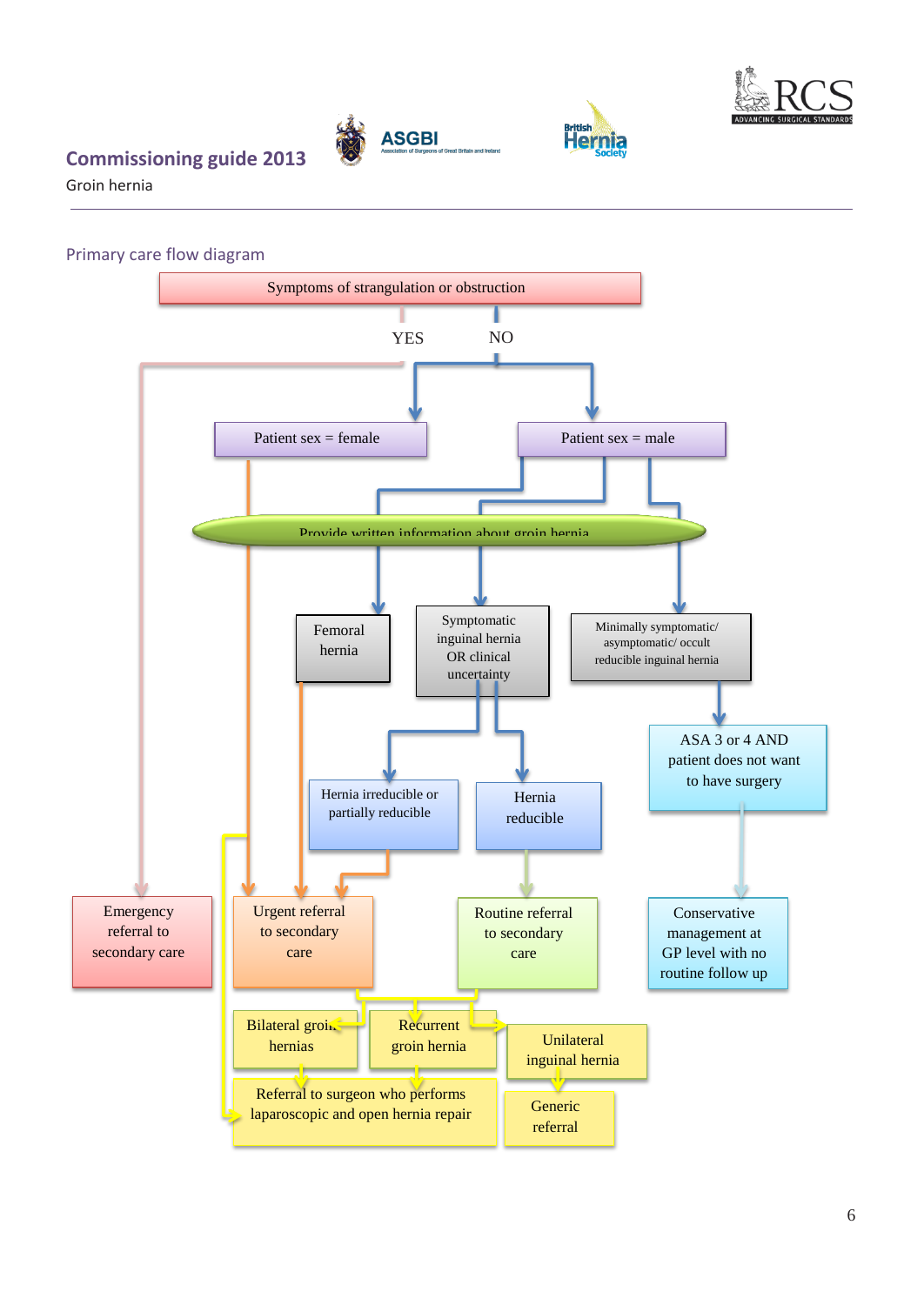





Groin hernia

#### <span id="page-7-0"></span>**1.2 Secondary Care**

#### <span id="page-7-1"></span>Medical Imaging:

- Medical imaging should be considered in patients in whom there is diagnostic uncertainty or to exclude other pathology.<sup>7</sup>
- Ultrasound scan (USS) is recommended as the first line investigation. Herniography is rarely performed but can be utilised if local expertise is available as an alternative to USS $^8$
- **Magnetic resonance imaging (MRI) should be considered if USS is negative and groin pain persists**<sup>9,10</sup>

#### <span id="page-7-2"></span>Which patients require an operation?

- Surgical repair should be offered to patients with a symptomatic inguinal hernia<sup>11</sup>
- **Patients with asymptomatic hernias can be managed conservatively but there is a likelihood of requiring** surgery in the future<sup>3,4,12</sup>
- **Patients should be warned of the potential complications of repair including chronic pain. Five years after** an inguinal hernia repair only a small proportion of patients, between 2% and 3.5%,<sup>13</sup> report moderate to severe chronic pain. Laparoscopic inguinal hernia repair has been reported to result in less chronic pain than open repair.<sup>13</sup>

#### <span id="page-7-3"></span>Peri operative management:

- All patients should be pre-assessed in keeping with NHS and NICE guidelines $^{14,15}$
- All patients should be considered for day case surgery. The pre-assessment process and surgical infrastructure are important in ensuring appropriate selection and effective day case services $^{16-18}$
- A small number of individuals require post-operative in-patient stay because of co-morbidity, social reasons or for complex inguinal hernias
- **There is no indication for the routine use of antibiotic prophylaxis in elective open or laparoscopic groin** hernia repair in low-risk patients<sup>19</sup>

#### <span id="page-7-4"></span>Open vs. laparoscopic repair:

- In the management of unilateral primary inguinal hernias (general population) there is conflicting information on whether laparoscopic repair reduces the incidence of chronic pain and improves other outcomes. The majority of meta analyses conclude that the incidence and severity of pain (both acute and chronic) are lower after laparoscopic repair compared to open repair but there are limitations in the studies used<sup>20-24</sup>
- The laparoscopic approach may be beneficial in patients at risk of chronic pain. This group includes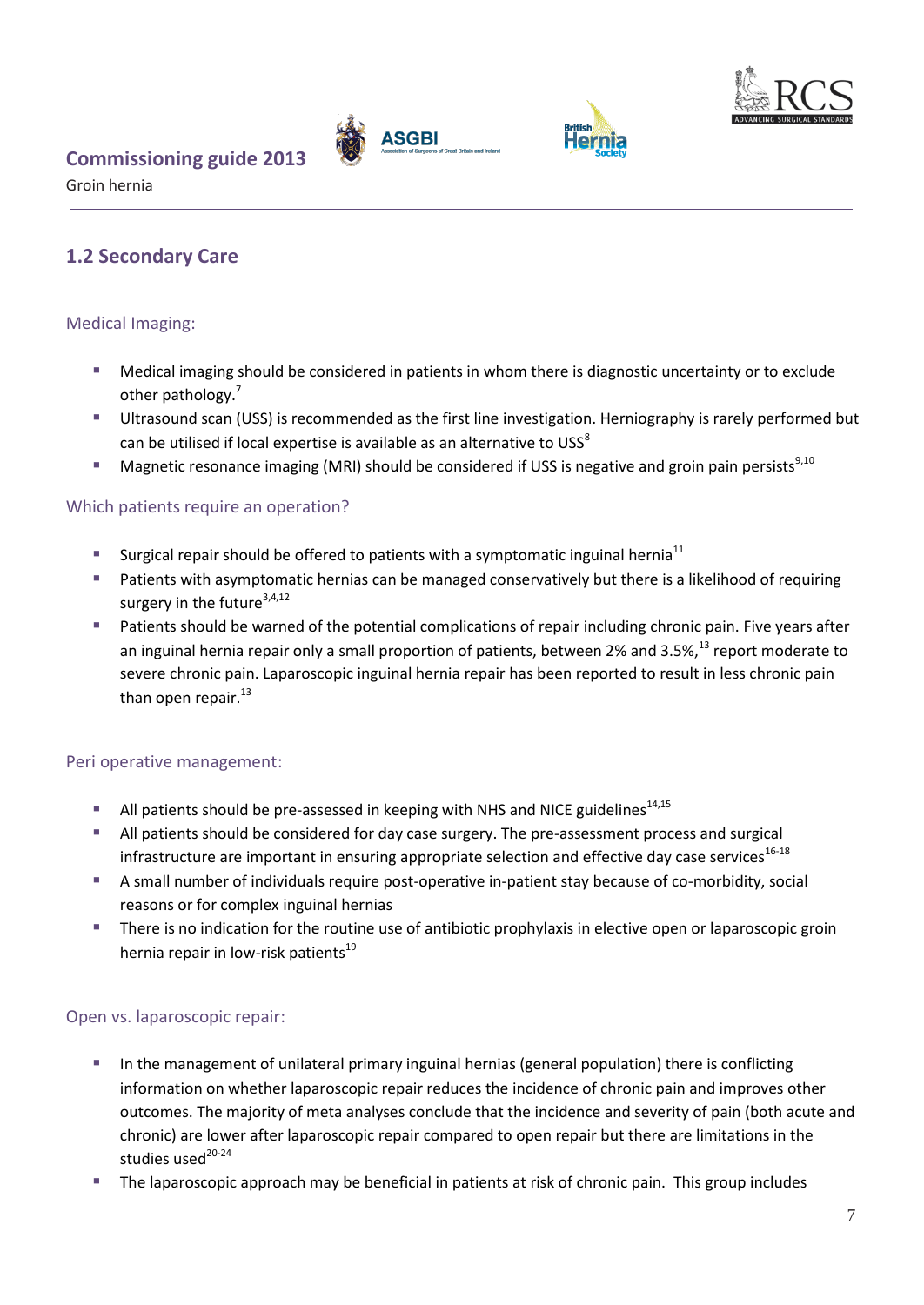





Groin hernia

younger patients, patients with other chronic pain problems, and patients who present with severe groin pain with only a small hernia on examination $^{25}$ 

- Groin hernias in women should preferentially be repaired laparoscopically because of the risk of undiagnosed femoral or contralateral inguinal hernias<sup>26</sup>
- F Bilateral inguinal hernias should be repaired laparoscopically from a cost-utility and patient perspective<sup>27-31</sup>
- The open approach under local anaesthesia (LA) is an acceptable and cost effective technique in suitable patients, and may be particularly beneficial in older patients or those with significant co-morbidity<sup>32,33</sup>
- The resource cost at the time of surgery is higher for laparoscopic surgery (Total extraperitoneal (TEP) and Transabdominal pre-peritoneal (TAPP)) compared to open surgery<sup>7,34</sup>
- **There is no evidence supporting TEP ahead of TAPP or vice versa**<sup>35</sup>
- **The technique used in the index hernia repair should be taken into account when choosing the technique** for repair of recurrence. If the initial approach was an open anterior repair then the recurrent operation should be a laparoscopic repair and vice versa $^{7,36}$
- All adult inguinal hernias should be repaired using flat mesh (or non-mesh Shouldice repair, if experience is available $)^{7,24}$
- A cost effective 'lightweight' (large pore) mesh should be used<sup>37</sup>

#### <span id="page-8-0"></span>Follow Up:

Routine outpatient follow up is not required after inguinal hernia repair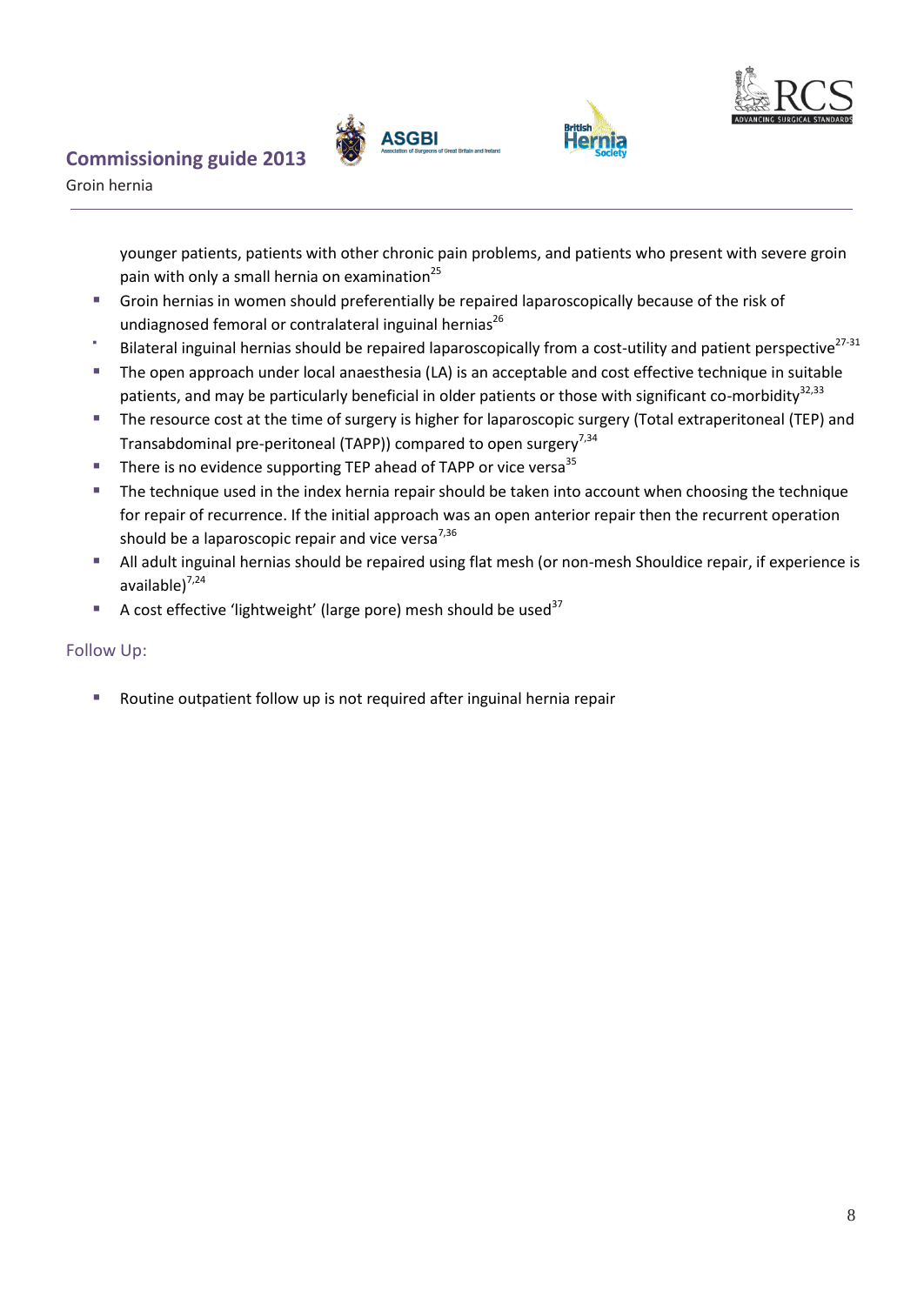

**British**<br>Hernia

#### **Commissioning guide 2013**

Groin hernia

<span id="page-9-0"></span>



**ASGBI** 

\*younger/ active patients, predominant symptom of pain, history of chronic pain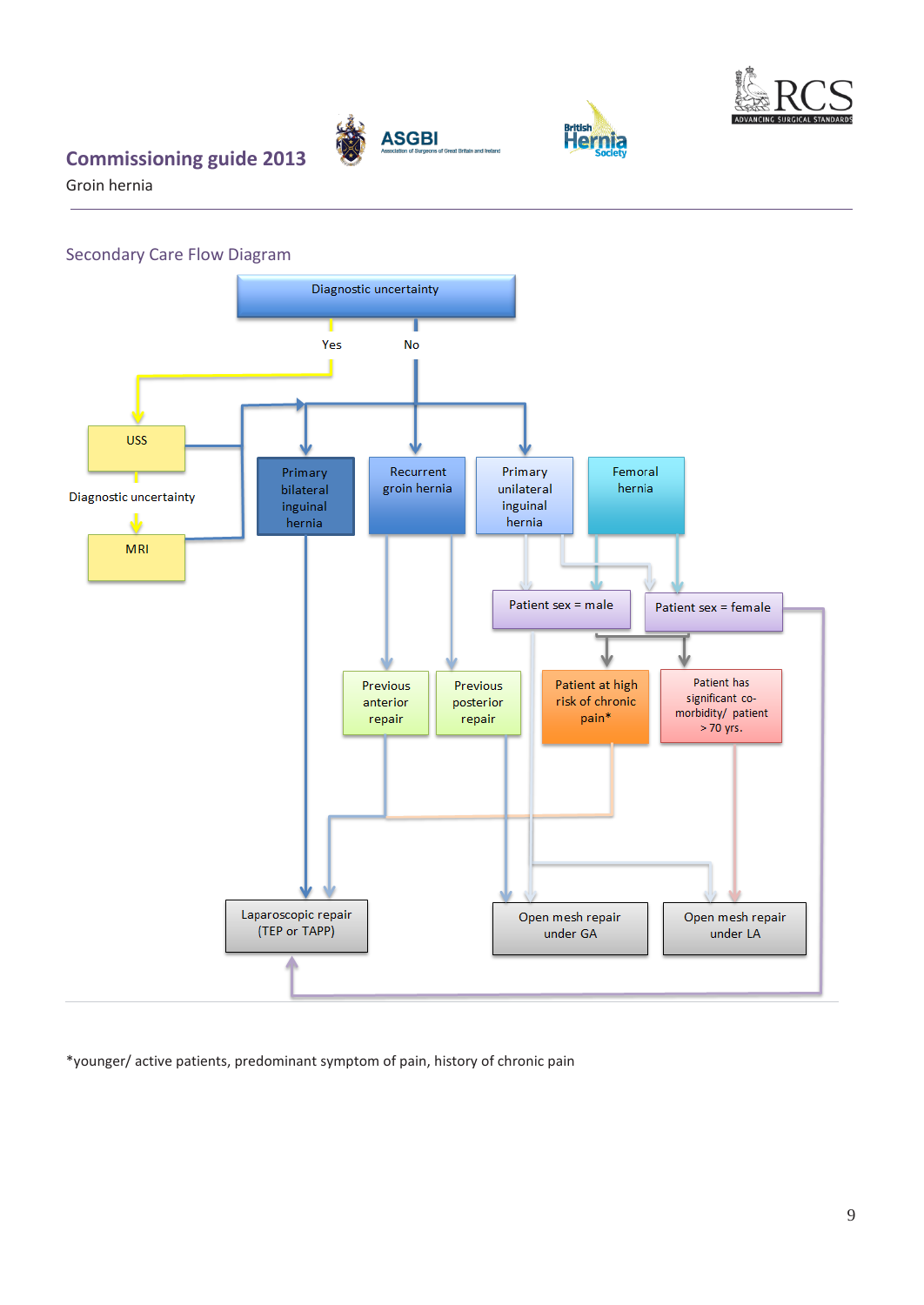



#### Groin hernia

**Commissioning guide 2013** 

# <span id="page-10-0"></span>**2 Procedures explorer for groin hernia**

Users can access further procedure information based on the data available in the quality dashboard to see how individual providers are performing against the indicators. This will enable CCGs to start a conversation with providers who appear to be 'outliers' from the indicators of quality that have been selected.

**British**<br>Hern

The Procedures Explorer Tool is available via th[e Royal College of Surgeons](http://rcs.methods.co.uk/pet.html) website.

# <span id="page-10-1"></span>**3 Quality dashboard for groin hernia**

The quality dashboard provides an overview of activity commissioned by CCGs from the relevant pathways, and indicators of the quality of care provided by surgical units.

The quality dashboard is available via the [Royal College of Surgeons](http://rcs.methods.co.uk/dashboards.html) website.

Below is an example Quality Dashboard for **Nottingham City CCG:**

| <b>Metric</b>                                             | Period     | Value | <b>Mean</b> | Chart | Trend                       |
|-----------------------------------------------------------|------------|-------|-------------|-------|-----------------------------|
| Age/Sex Standardised Activity<br>(per 100,000 population) | RY Q3 1213 | 2.91  | 2.65        | ∣♦    | 0-0-0-0-0-0-0-0             |
| Average Length of Stay (Days)                             | RY Q3 1213 | 0.10  | 0.44        | ♦     | 0-0-0-0-0-0-0-0             |
| 7 Day Readmission Rate (%)                                | RY Q3 1213 | 0.00  | 0.43        | ♦     | 0-0-0-0-0-0-0-0             |
| 30 Day Readmission Rate (%)                               | RY Q3 1213 | 0.00  | 1.04        | ♦     | 0-0-0-0-0-0-0-0             |
| 30 Day Reoperation Rate (%)                               | RY Q3 1213 | 0.00  | 0.69        | ♦     | <del>0-0-0-0-0-0-0-</del> 0 |
| Daycase Rate (%)                                          | RY Q3 1213 | 90.00 | 75.32       | ◇     | 0.0.0.0.0.0.0.0             |

#### Primary Femoral Hernia Repair - Unilateral (Open)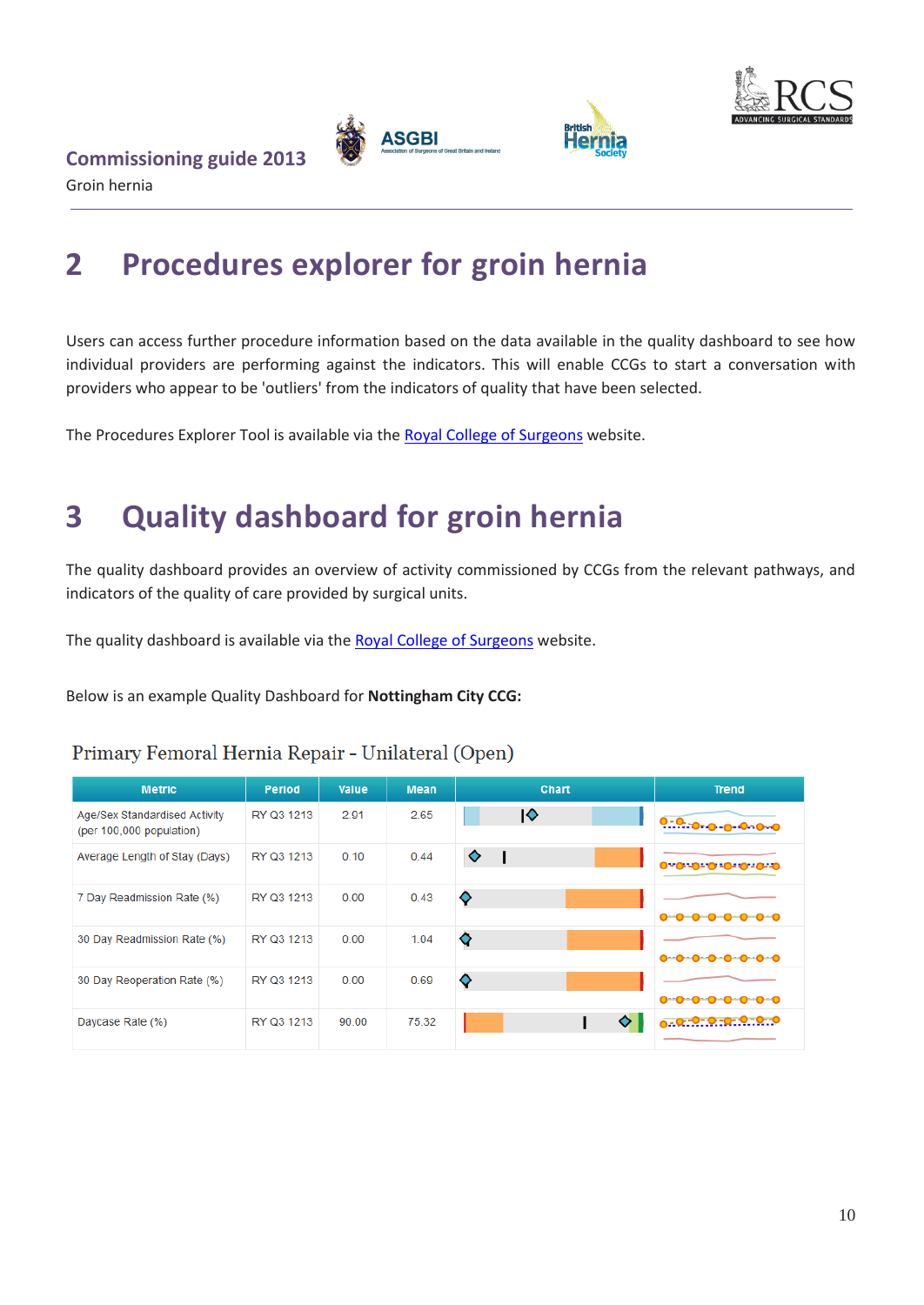

**British**<br>Hernia



#### **Commissioning guide 2013**

Groin hernia

# <span id="page-11-0"></span>**4 Levers for implementation**

#### <span id="page-11-1"></span>**4.1 Audit and peer review measures**

Within the current framework of the NHS the collection of good quality, accurate and relevant outcome data on the outcome of hernia repair is difficult. While randomised trials have investigated important clinical questions, they are limited in their ability to detect rare or uncommon events, and provide no information about the overall quality of the hernia service in the general population. A large national surgical registry would be an ideal source of data **BUT** would have to be carefully implemented in order to accurately and completely collect the relevant information. The information recorded would have to become part of the natural data collection process for each patient and would have to be easy to use in the NHS framework. In addition registry analyzing registry data requires sophisticated techniques, such as propensity scores or instrumental variables, to reduce the impact of confounding reports as a result of selection bias.

Only audit and peer review measures have been included which are achievable within the NHS framework and do not significantly influence the healthcare practitioner's workload. Secondary care providers must ensure that adequate outcome data is recorded at a local level in order to demonstrate the efficacy of their service. Particular emphasis should be placed on patient based outcomes and compliance with best evidence as outlined in this guidance document. This list does not include currently collected Hospital Episode Statistics (HES) data.

| <b>Standard</b>                   | <b>Description</b>                                         |  |
|-----------------------------------|------------------------------------------------------------|--|
| <b>Cancellation rates</b>         | Operations cancelled by the hospital within 48 hours of    |  |
|                                   | surgery                                                    |  |
| <b>High compliance with PROMs</b> | Providers should aim to collect Patient Reported Outcomes  |  |
| data                              | Measures (PROMs) for all patients and compliance should be |  |
|                                   | checked against hospital exit data                         |  |

#### <span id="page-11-2"></span>**4.2 Quality Specification/CQUIN**

| <b>Measure</b>                                     | <b>Description</b>       | <b>Data specification</b><br>(if required) |
|----------------------------------------------------|--------------------------|--------------------------------------------|
| Day case rates                                     | $\geq$ 70% day case rate | HES data                                   |
| <b>7 day Readmission rates</b>                     | <5%                      | HES data                                   |
| <b>30 day Readmission rates</b>                    | $<$ 5%                   | HES data                                   |
| <b>Reoperation (same side) within</b><br>12 months | <5%                      | HES data                                   |
| Laparoscopic rates for recurrent                   | >40%                     | <b>HES</b> data                            |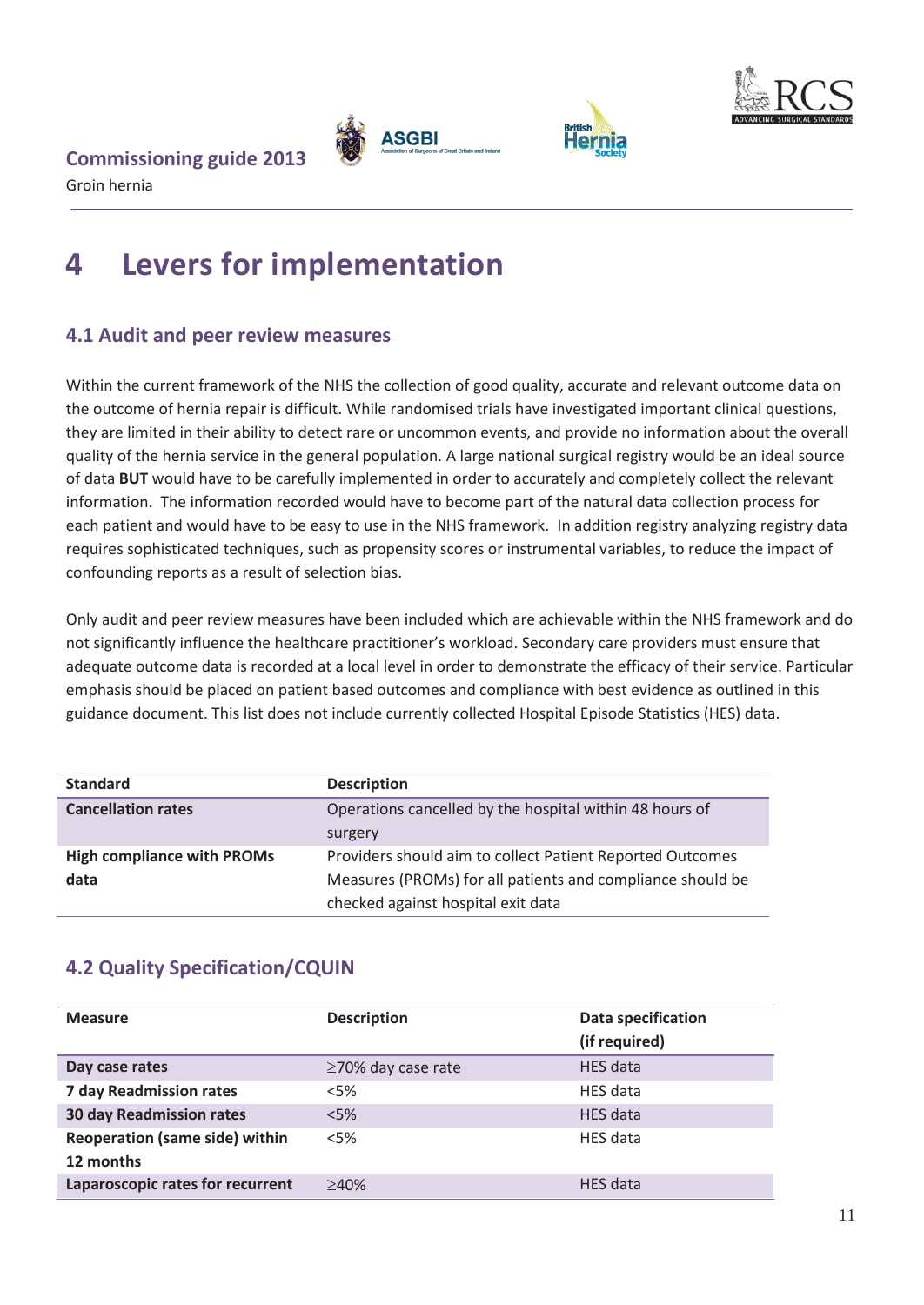

Groin hernia

| <b>ASGBI</b><br>Association of Surgeons of Great Britain and Ireland |
|----------------------------------------------------------------------|
|                                                                      |

**British**<br>Hernia



# <span id="page-12-0"></span>**5 Directory**

#### <span id="page-12-1"></span>**5.1 Patient Information for groin hernia**

| <b>Name</b>                                 | <b>Publisher</b>      | Link                         |
|---------------------------------------------|-----------------------|------------------------------|
| <b>National patient information leaflet</b> | <b>British Hernia</b> | www.britishherniasociety.org |
| on groin hernia (produced in                | Society               |                              |
| conjunction with the commissioning          |                       |                              |
| guidance)                                   |                       |                              |
| <b>Inguinal Hernia</b>                      | <b>NHS Choices</b>    | www.nhschoices.nhs.uk        |
| <b>Inguinal Hernia</b>                      | <b>EMIS</b>           | www.patient.co.uk            |

#### <span id="page-12-2"></span>**5.2 Clinician information for groin hernia**

| <b>Name</b>                    | <b>Publisher</b>              | Link                                     |
|--------------------------------|-------------------------------|------------------------------------------|
| <b>Guidelines</b>              | <b>Issues in Professional</b> | http://www.asgbi.org.uk/en/publications/ |
|                                | Practice – Groin              | issues in professional practice.cfm      |
|                                | Hernia                        |                                          |
| <b>European Hernia Society</b> | Hernia                        | http://download.springer.com/static/pdf/ |
| guidelines on the treatment    |                               | 620/art%253A10.1007%252Fs10029-009-      |
| of inguinal hernia in adult    |                               | 0529-                                    |
| patients                       |                               | 7.pdf?auth66=1363805022 d9137efaab6      |
|                                |                               | a9ef2ca38a8438e5d0c3d&ext=.pdf           |
| Laparoscopic surgery for       | <b>Health Technology</b>      | http://www.hta.ac.uk/pdfexecs/summ91     |
| inguinal hernia repair:        | Assessment                    | 4.pdf                                    |
| systematic review of           |                               |                                          |
| effectiveness and economic     |                               |                                          |
| evaluation                     |                               |                                          |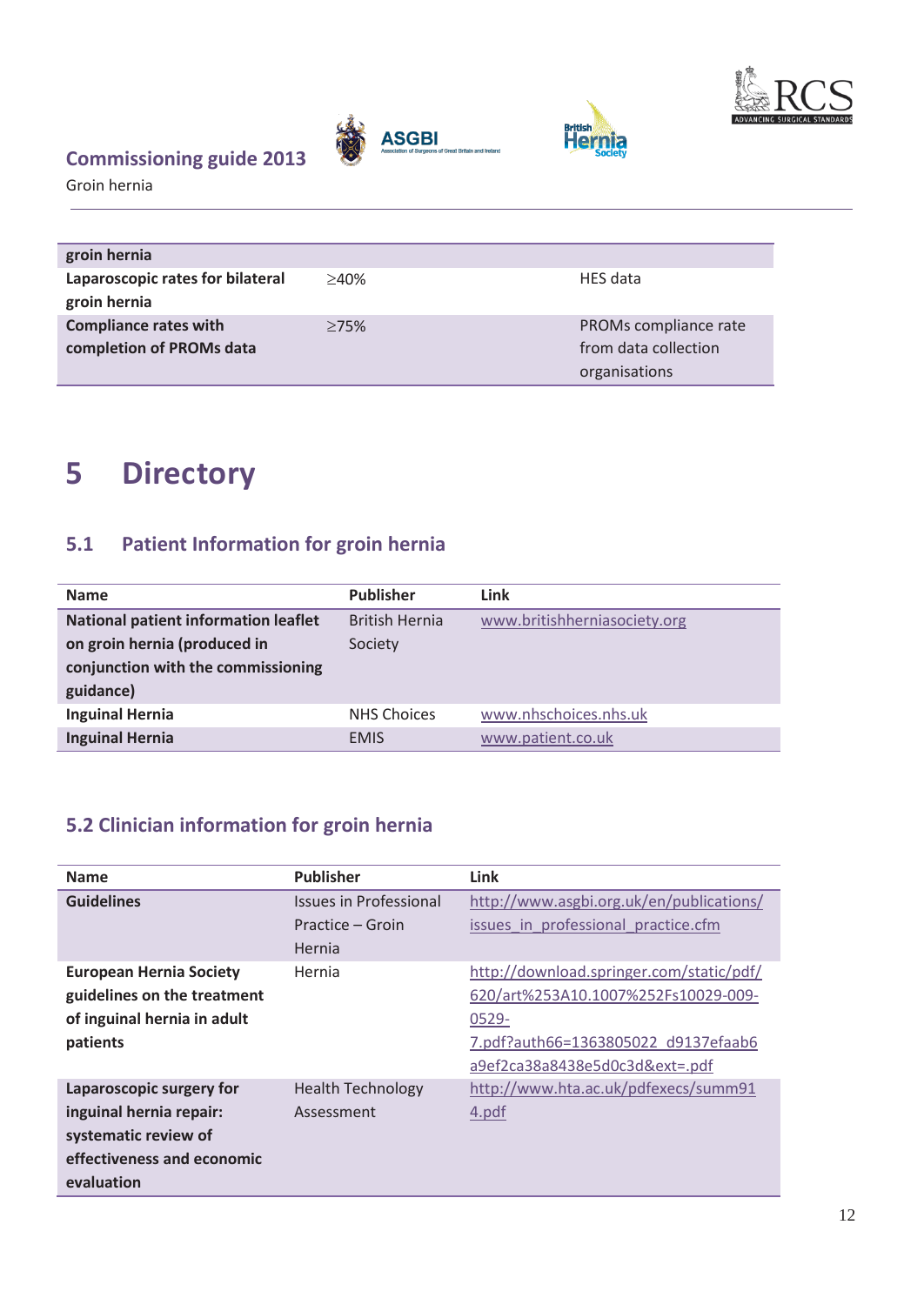



**British** 

Groin hernia

| <b>Surgical Options for Inguinal</b> | Agency for          | http://www.effectivehealthcare.ahrg.gov |
|--------------------------------------|---------------------|-----------------------------------------|
| <b>Hernia: Comparative</b>           | healthcare research | /ehc/products/244/1176/CER70 Inguinal-  |
| <b>Effectiveness Review</b>          | and quality         | Hernia FinalReport 20120816.pdf         |

#### <span id="page-13-0"></span>**5.3 NHS Evidence Case Studies**

| <b>Name</b>                     | <b>Publisher</b>      | Link                                      |
|---------------------------------|-----------------------|-------------------------------------------|
| <b>Pre-Operative Assessment</b> | <b>Royal Cornwall</b> | http://www.rcht.nhs.uk/DocumentsLibrar    |
| <b>Guidelines</b>               | Hospital              | y/RoyalCornwallHospitalsTrust/Clinical/An |
|                                 |                       | aesthetics/PreOperativeAssessmentGuide    |
|                                 |                       | lines.pdf                                 |

# <span id="page-13-1"></span>**6 Benefits and Risks**

The benefits of adopting this guidance are to ensure evidence-based practice for groin hernia surgery and to reduce regional variation in the quality of service provided. This should allow access to effective management, improve access to patient information and improve the overall patient experience. Adoption of the recommendations made in this guidance should reduce unnecessary referrals, ensure that imaging and perioperative investigations and the surgical procedure are appropriate.

The risk of adoption of the guidance is that the current local framework may not have the resources or the infrastructure in place to deliver a complete service including laparoscopic and open groin hernia repair. This would require additional resource to establish a specialist provider in order to develop a patient-centric hernia service. Alternatively patients may have to travel further for treatment to a center that can offer the most appropriate service.

# <span id="page-13-2"></span>**7 Further information**

#### <span id="page-13-3"></span>**7.1 Research recommendations**

We identified several gaps in available evidence in the course of conducting his guidance. The following areas should be addressed: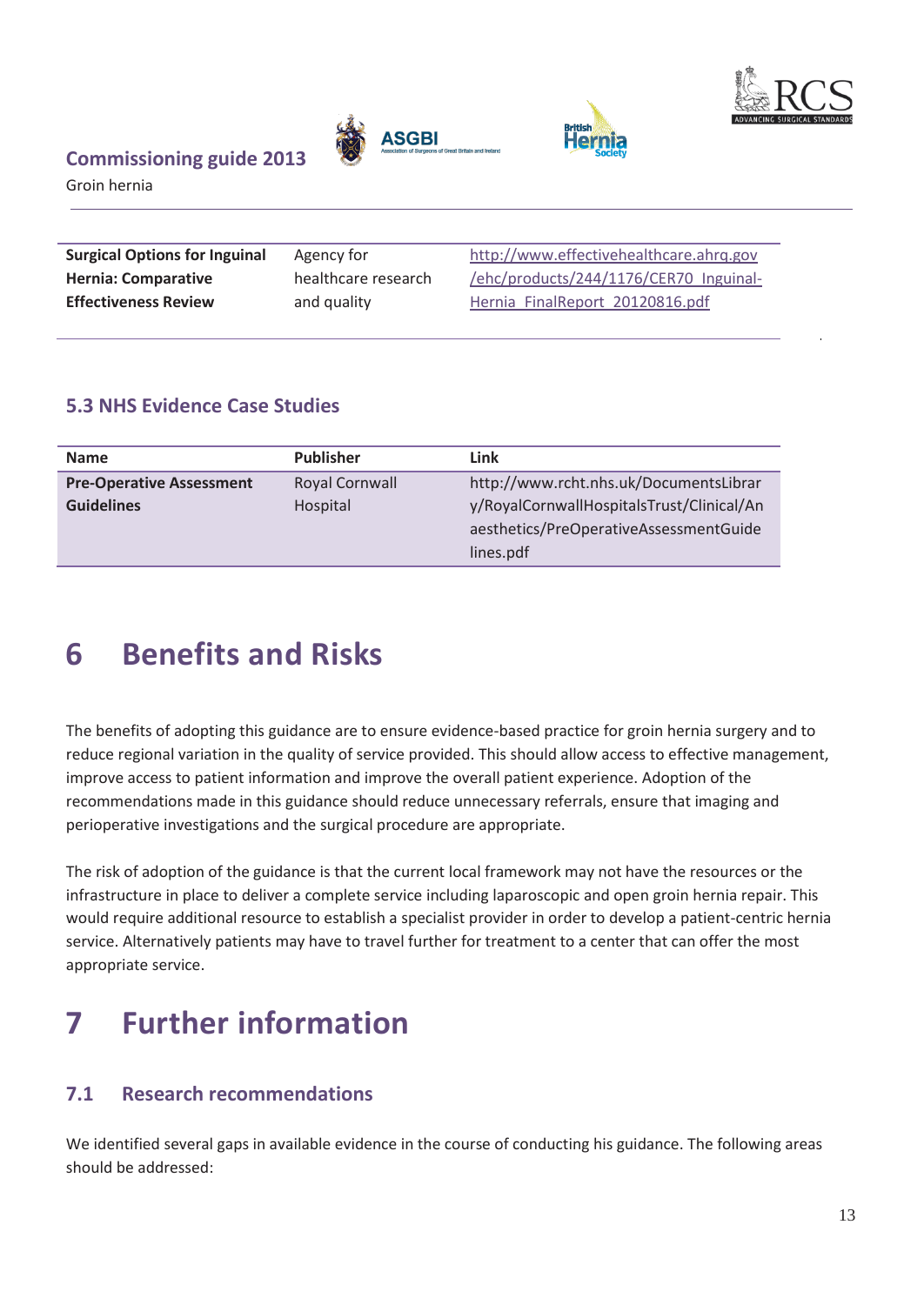





Groin hernia

- A RCT of laparoscopic vs. open inguinal hernia repair in patients with pre-operative risk factors for developing chronic pain
- A cohort study (with well-matched groups) comparing laparoscopic and open LA inguinal hernia repair in patients > 70 years
- Laparoscopic vs. open surgery for femoral hernia repair
- **Mesh vs. suture open femoral hernia repair**
- Use of MRI in occult hernia

#### <span id="page-14-0"></span>**7.2 Other recommendations**

For the next update of this document in April 2016, the following areas should be addressed:

- Hernias <18 year olds
- **Measuring outcome data**
- <span id="page-14-1"></span>**Establishment of compulsory national hernia registry**

#### **7.3 Evidence base**

- 1. Kingsnorth, A., *Controversial topics in surgery. The case for open repair.* Annals of the Royal College of Surgeons of England, 2005. **87**(1): p. 57-60; discussion 57-60.
- 2. Kurzer, M., A.E. Kark, and T. Hussain, *Hernia repair: Outcomes other than recurrence should be analysed.* BMJ, 2008. **336**(7652): p. 1033.
- 3. Collaboration, I.T., *Operation compared with watchful waiting in elderly male inguinal hernia patients: a review and data analysis.* J Am Coll Surg, 2011. **212**(2): p. 251-259 e1-4.
- 4. Chung, L., J. Norrie, and P.J. O'Dwyer, *Long-term follow-up of patients with a painless inguinal hernia from a randomized clinical trial.* Br J Surg, 2011. **98**(4): p. 596-9.
- 5. Bay-Nielsen, M., et al., *Quality assessment of 26,304 herniorrhaphies in Denmark: a prospective nationwide study.* Lancet, 2001. **358**(9288): p. 1124-8.
- 6. Nilsson, H., et al., *Mortality after groin hernia surgery.* Ann Surg, 2007. **245**(4): p. 656-60.
- 7. Simons, M.P., et al., *European Hernia Society guidelines on the treatment of inguinal hernia in adult patients.* Hernia : the journal of hernias and abdominal wall surgery, 2009. **13**(4): p. 343-403.
- 8. Robinson, P., et al., *Inguinofemoral hernia: accuracy of sonography in patients with indeterminate clinical features.* AJR Am J Roentgenol, 2006. **187**(5): p. 1168-78.
- 9. Khan, W., A.C. Zoga, and W.C. Meyers, *Magnetic resonance imaging of athletic pubalgia and the sports hernia: current understanding and practice.* Magn Reson Imaging Clin N Am, 2013. **21**(1): p. 97-110.
- 10. Mullens, F.E., et al., *Review of MRI technique and imaging findings in athletic pubalgia and the "sports hernia".* Eur J Radiol, 2012. **81**(12): p. 3780-92.
- 11. Gallegos, N.C., et al., *Risk of strangulation in groin hernias.* Br J Surg, 1991. **78**(10): p. 1171-3.
- 12. Mizrahi, S., *Mechanisms of objectionable textural changes by microwave reheating of foods: a review.* J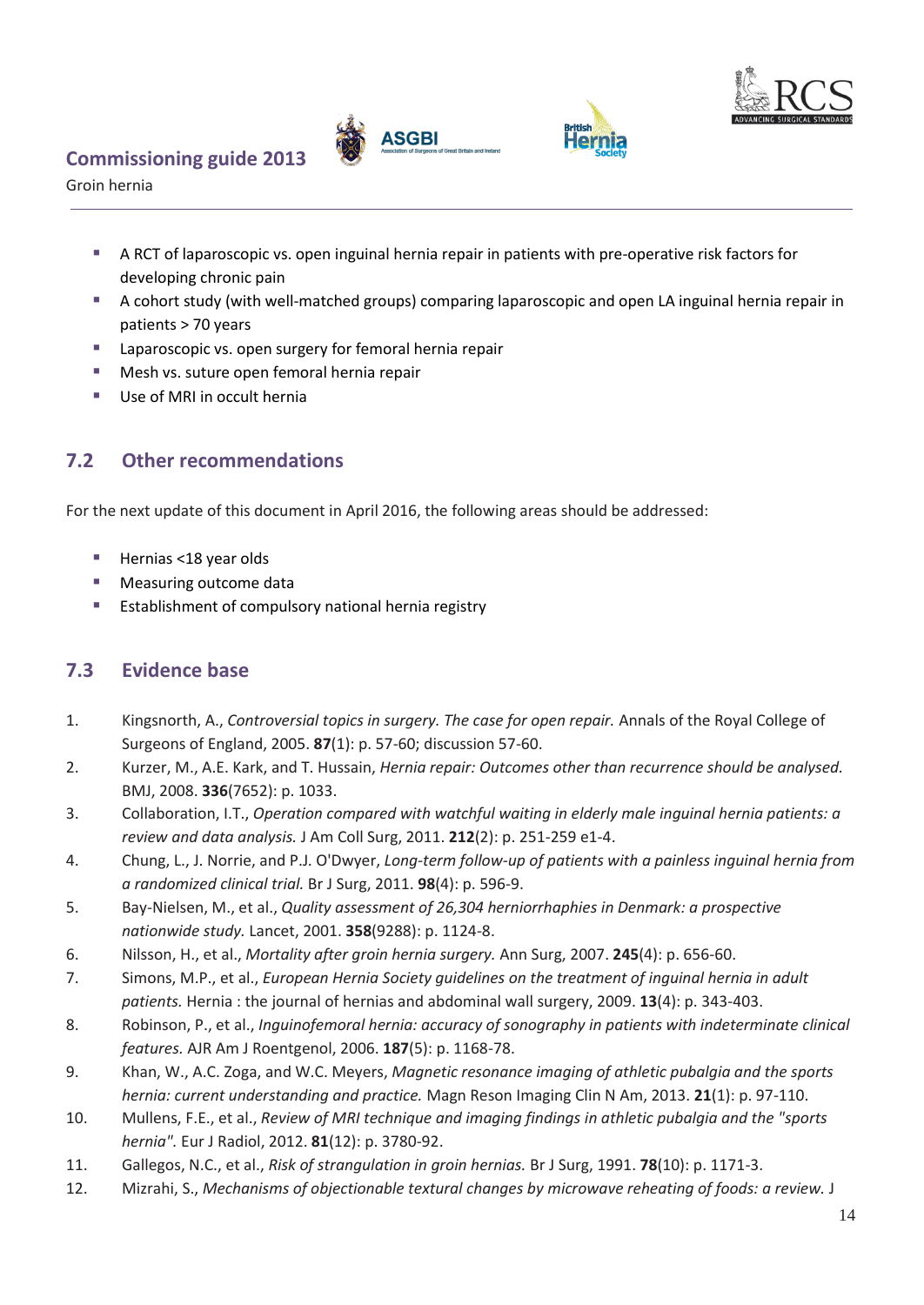





Groin hernia

Food Sci, 2012. **77**(1): p. R57-62.

- 13. Eklund, A., et al., *Chronic pain 5 years after randomized comparison of laparoscopic and Lichtenstein inguinal hernia repair.* Br J Surg, 2010. **97**(4): p. 600-8.
- 14. NHS Institute for Innovation and Improvement. *Pre-operative Assessment and Planning*. 2008; Available from:

[http://www.institute.nhs.uk/quality\\_and\\_service\\_improvement\\_tools/quality\\_and\\_service\\_improvemen](http://www.institute.nhs.uk/quality_and_service_improvement_tools/quality_and_service_improvement_tools/pre-operative_assessment_and_planning.html) [t\\_tools/pre-operative\\_assessment\\_and\\_planning.html.](http://www.institute.nhs.uk/quality_and_service_improvement_tools/quality_and_service_improvement_tools/pre-operative_assessment_and_planning.html)

- 15. NICE. *CG3 The use of routine preoperative tests for elective surgery*. 2003; Available from: [http://guidance.nice.org.uk/CG3.](http://guidance.nice.org.uk/CG3)
- 16. Ruckley, C.V., et al., *Day care after operations for hernia or varicose veins: a controlled trial.* Br J Surg, 1978. **65**(7): p. 456-9.
- 17. De Lathouwer, C. and J.P. Poullier, *How much ambulatory surgery in the World in 1996-1997 and trends?* Ambul Surg, 2000. **8**(4): p. 191-210.
- 18. Jarrett, P.E., *Day care surgery.* Eur J Anaesthesiol Suppl, 2001. **23**: p. 32-5.
- 19. Sanchez-Manuel, F.J., J. Lozano-Garcia, and J.L. Seco-Gil, *Antibiotic prophylaxis for hernia repair.* Cochrane database of systematic reviews, 2012. **2**: p. CD003769.
- 20. McCormack, K., et al., *Laparoscopic techniques versus open techniques for inguinal hernia repair.* Cochrane Database Syst Rev, 2003(1): p. CD001785.
- 21. Kuhry, E., et al., *Open or endoscopic total extraperitoneal inguinal hernia repair? A systematic review.* Surg Endosc, 2007. **21**(2): p. 161-6.
- 22. Wright, D., et al., *Five-year follow-up of patients undergoing laparoscopic or open groin hernia repair: a randomized controlled trial.* Ann Surg, 2002. **235**(3): p. 333-7.
- 23. McCormack, K., et al., *Laparoscopic surgery for inguinal hernia repair: systematic review of effectiveness and economic evaluation.* Health Technol Assess, 2005. **9**(14): p. 1-203, iii-iv.
- 24. Treadwell, J., et al., in *Surgical Options for Inguinal Hernia: Comparative Effectiveness Review*. 2012: Rockville (MD).
- 25. Aasvang, E.K., et al., *Predictive risk factors for persistent postherniotomy pain.* Anesthesiology, 2010. **112**(4): p. 957-69.
- 26. Koch, A., et al., *Prospective evaluation of 6895 groin hernia repairs in women.* Br J Surg, 2005. **92**(12): p. 1553-8.
- 27. Caudill, P., et al., *Sports hernias: a systematic literature review.* Br J Sports Med, 2008. **42**(12): p. 954-64.
- 28. Bittner, R., et al., *Guidelines for laparoscopic (TAPP) and endoscopic (TEP) treatment of inguinal hernia [International Endohernia Society (IEHS)].* Surgical endoscopy, 2011. **25**(9): p. 2773-843.
- 29. McCormack, K., et al., *Laparoscopic techniques versus open techniques for inguinal hernia repair.* Cochrane database of systematic reviews, 2003(1): p. CD001785.
- 30. Schmedt, C.G., S. Sauerland, and R. Bittner, *Comparison of endoscopic procedures vs Lichtenstein and other open mesh techniques for inguinal hernia repair: a meta-analysis of randomized controlled trials.* Surgical endoscopy, 2005. **19**(2): p. 188-99.
- 31. Karthikesalingam, A., et al., *Meta-analysis of randomized controlled trials comparing laparoscopic with open mesh repair of recurrent inguinal hernia.* Br J Surg, 2010. **97**(1): p. 4-11.
- 32. Sanjay, P. and A. Woodward, *Inguinal hernia repair: local or general anaesthesia?* Ann R Coll Surg Engl,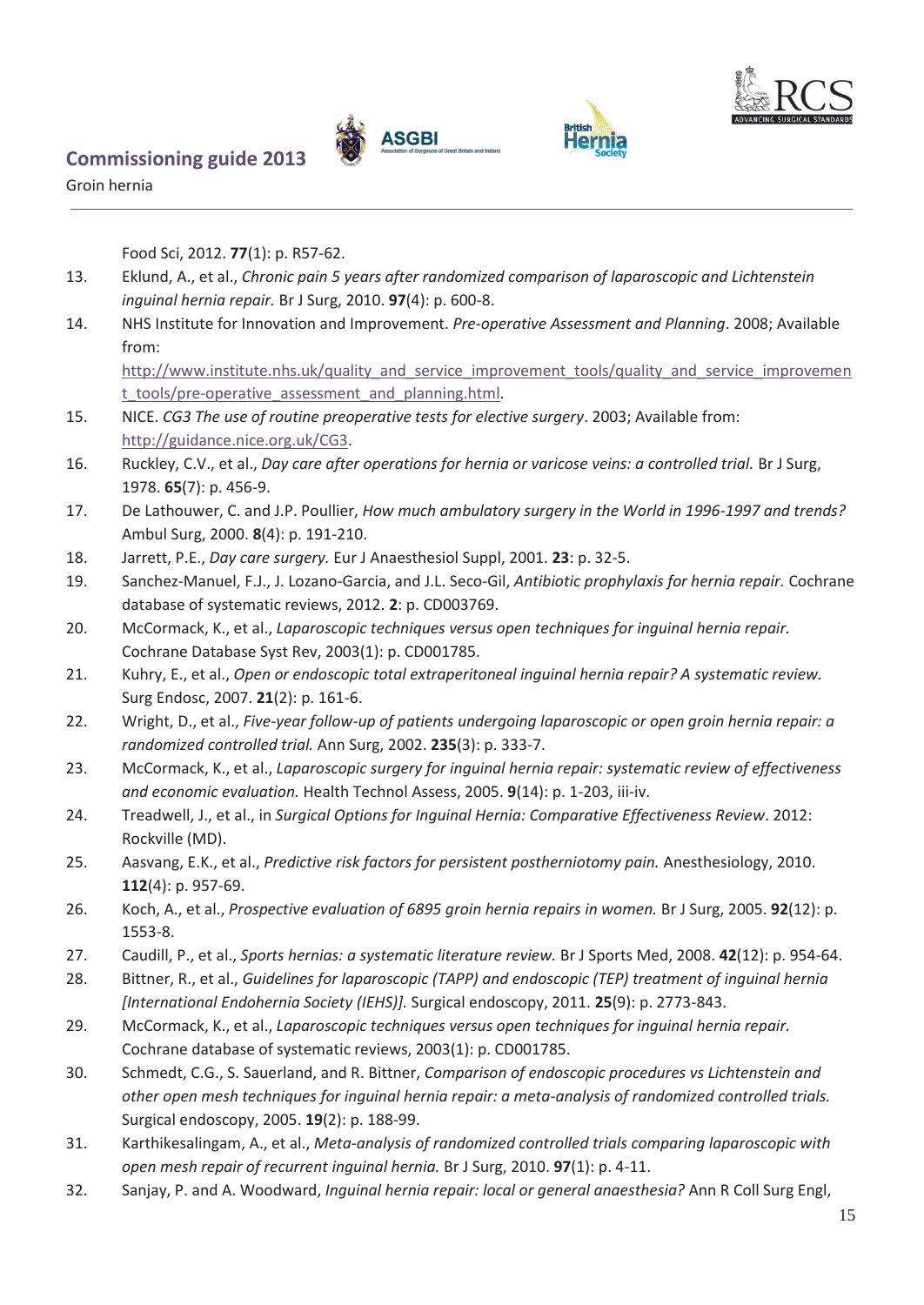



Groin hernia

2007. **89**(5): p. 497-503.

- 33. Nordin, P., et al., *Cost-effectiveness analysis of local, regional and general anaesthesia for inguinal hernia repair using data from a randomized clinical trial.* Br J Surg, 2007. **94**(4): p. 500-5.
- 34. Butler, R.E., et al., *The economic impact of laparoscopic inguinal hernia repair: results of a double-blinded, prospective, randomized trial.* Surg Endosc, 2007. **21**(3): p. 387-90.
- 35. Wake, B.L., et al., *Transabdominal pre-peritoneal (TAPP) vs totally extraperitoneal (TEP) laparoscopic techniques for inguinal hernia repair.* Cochrane Database Syst Rev, 2005(1): p. CD004703.
- 36. (NICE), N.I.f.H.a.C.E., *Laparoscopic Surgery for Inguinal Hernia Repair*, 2004, NICE: London.
- 37. Zhong, C., et al., *A Meta-analysis Comparing Lightweight Meshes With Heavyweight Meshes in Lichtenstein Inguinal Hernia Repair.* Surg Innov, 2013. **20**(1): p. 24-31.

#### <span id="page-16-0"></span>**7.4 Guide development group for groin hernia**

A commissioning guide development group was established to review and advise on the content of the commissioning guide. This group met twice, with additional interaction taking place via email.

| <b>Name</b>                   | <b>Job Title/Role</b>         | <b>Affiliation</b>            |
|-------------------------------|-------------------------------|-------------------------------|
| <b>Mr David Sanders</b>       | Surgeon, Co-chairman          | <b>British Hernia Society</b> |
| <b>Mr Martin Kurzer</b>       | Surgeon, Co-chairman          | <b>British Hernia Society</b> |
| <b>Mr David Bennett</b>       | Surgeon                       |                               |
| Mr Andrew de Beaux            | Surgeon                       |                               |
| <b>Dr Jennifer Hislop</b>     | <b>Health Economist</b>       |                               |
| <b>Prof Andrew Kingsnorth</b> | Surgeon                       |                               |
| <b>Miss Louise Maitland</b>   | <b>Nurse Specialist</b>       |                               |
| <b>Prof Paddy O'Dwyer</b>     | Surgeon                       |                               |
| <b>Mr Aali Sheen</b>          | Surgeon                       |                               |
| <b>Mr Brian Stephenson</b>    | Surgeon                       |                               |
| <b>Dr John Tisdale</b>        | <b>General Practitioner</b>   |                               |
| <b>Ms Lynne Hall</b>          | Commissioner                  |                               |
| <b>Mr Nigel Laurie</b>        | <b>Patient Representative</b> |                               |
| <b>Mr David Watford</b>       | <b>Patient Representative</b> |                               |

#### <span id="page-16-1"></span>**7.5 Funding statement**

The development of this commissioning guidance has been funded by the following sources: